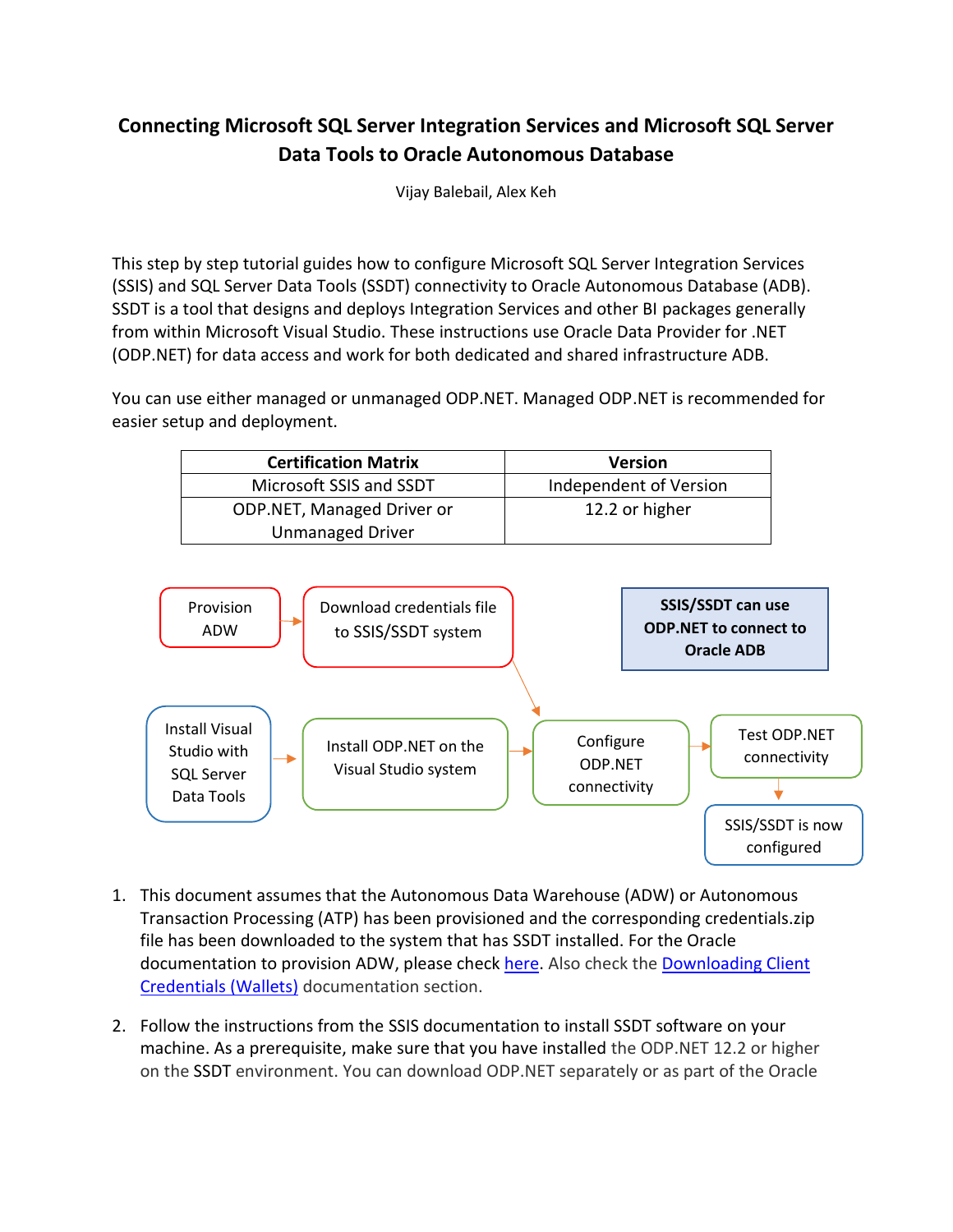Database Client for Windows. Note: If you are using unmanaged ODP.NET, you must use 32 bit Oracle Client installation to match the fact that SSDT is a 32-bit app.

- 3. All connections to Autonomous Database use certificate-based authentication and Transport Layer Security/Secure Sockets Layer (TLS/SSL). Copy the client credentials file that you downloaded in step 1 to the system running SSDT and uncompress it into a secure folder.
- 4. We first validate that the Oracle Database Client can communicate with ADB, and since it is installed on the same system as the SSDT and SSIS, it ensures that SSIS connectivity to Oracle is also configured correctly.
- 5. Steps 5, 6 and 7 configure and test the Oracle Database Client. Edit the sqlnet.ora file, replacing "?/network/admin" with the name of the folder containing the client credentials.

For example:

```
WALLET LOCATION = (SOURCE = (METHOD = file) (METHOD DATA =
(DIRECTORY=C:\extract\Oracle_wallet)))
SSL SERVER DN MATCH=yes
```
Be sure to remove the quotes around the directory name.

- 6. Create the TNS ADMIN system environment variable and set it to the location of the secure folder containing the credentials file you saved in Step 3. The theoremes.ora file provided with the credentials zip file contains three database service names identifiable as high, medium and low. The predefined service names provide different levels of performance and concurrency for ADB.
- 7. Test the Oracle Client with Oracle SQL\*Plus

```
sqlplus password/\"Password\"@ConnectString
or
sqlplus /nolog
sql> set define off
sql> connect username/password@connectString
```
- 8. SSDT and SSIS can use managed or unmanaged ODP.NET to connect to ADB. Transport Layer Security (TLS) 1.2 support has been included in version 12.2 and higher.
- 9. The next step is to configure managed or unmanaged ODP.NET in the .NET machine.config file so that it can be used by SSDT or SSIS. Note that SSDT and SSIS tools in Visual Studio are 32-bit applications and require a 32-bit-compatible data provider, such as managed ODP.NET or 32-bit unmanaged ODP.NET.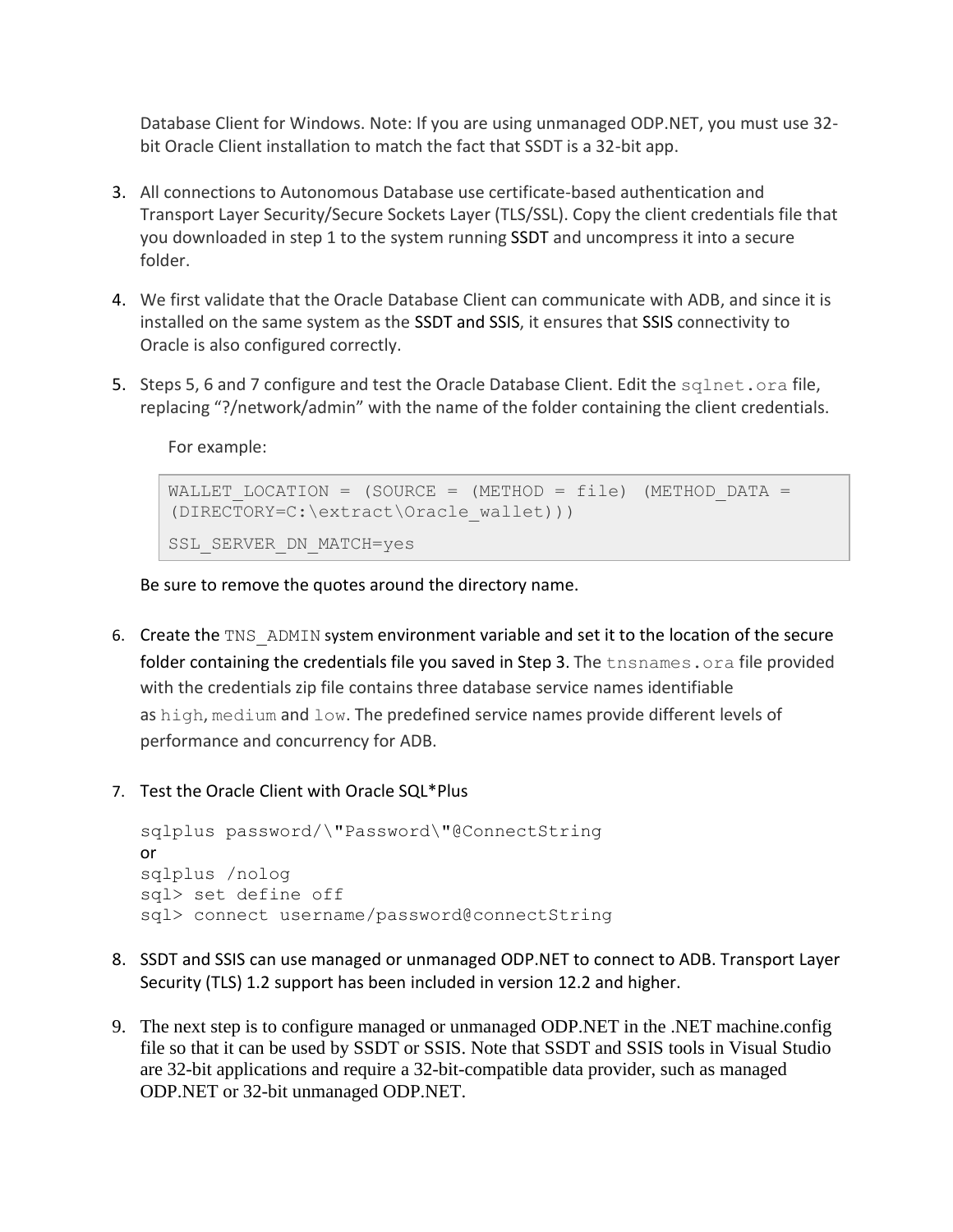- 10. If you don't have ODP.NET installed, [download 32-bit ODAC](https://www.oracle.com/database/technologies/dotnet-odacdeploy-downloads.html) 12.2 xcopy or higher. The xcopy downloads are located in the middle of this download page. The ODAC xcopy download includes both managed ODP.NET and 32-bit unmanaged ODP.NET. Unzip the contents to a staging directory (e.g. c:\xcopy32). This tutorial assumes you have downloaded ODAC 19c and the instructions will reflect the download's specifics.
- 11. Open a command prompt in **Administrator** mode. You can do this by right-clicking on the command prompt, then choosing "Run as administrator".



12. Navigate to the 32-bit staging directory and run:

### **install.bat odp.net4 <installation directory> odp**

Enter an install location (e.g. c:\odp32) for the directory parameter. This command installs 32-bit unmanaged ODP.NET and managed ODP.NET into that directory.

13. Navigate to the following subdirectory in that installation location: **<installation location>\odp.net\bin\4**. Execute one of the following set of commands based on the provider you plan to use.

For managed ODP.NET:

- **OraProvCfg /action:config /product:odpm /frameworkversion:v4.0.30319 /providerpath:"..\..\managed\common\Oracle.ManagedDataAccess.dll"**
- **OraProvCfg /action:gac /providerpath:" ..\..\managed\common\Oracle.ManagedDataAccess.dll"**

#### For unamanged ODP.NET:

- **OraProvCfg /action:config /product:odp /frameworkversion:v4.0.30319 /providerpath:"Oracle.DataAccess.dll"**
- **OraProvCfg /action:gac /providerpath:"Oracle.DataAccess.dll"**

Below is the output from running the above command with managed ODP.NET 19c. You should see the following output or similar depending on the ODP.NET version and type you use: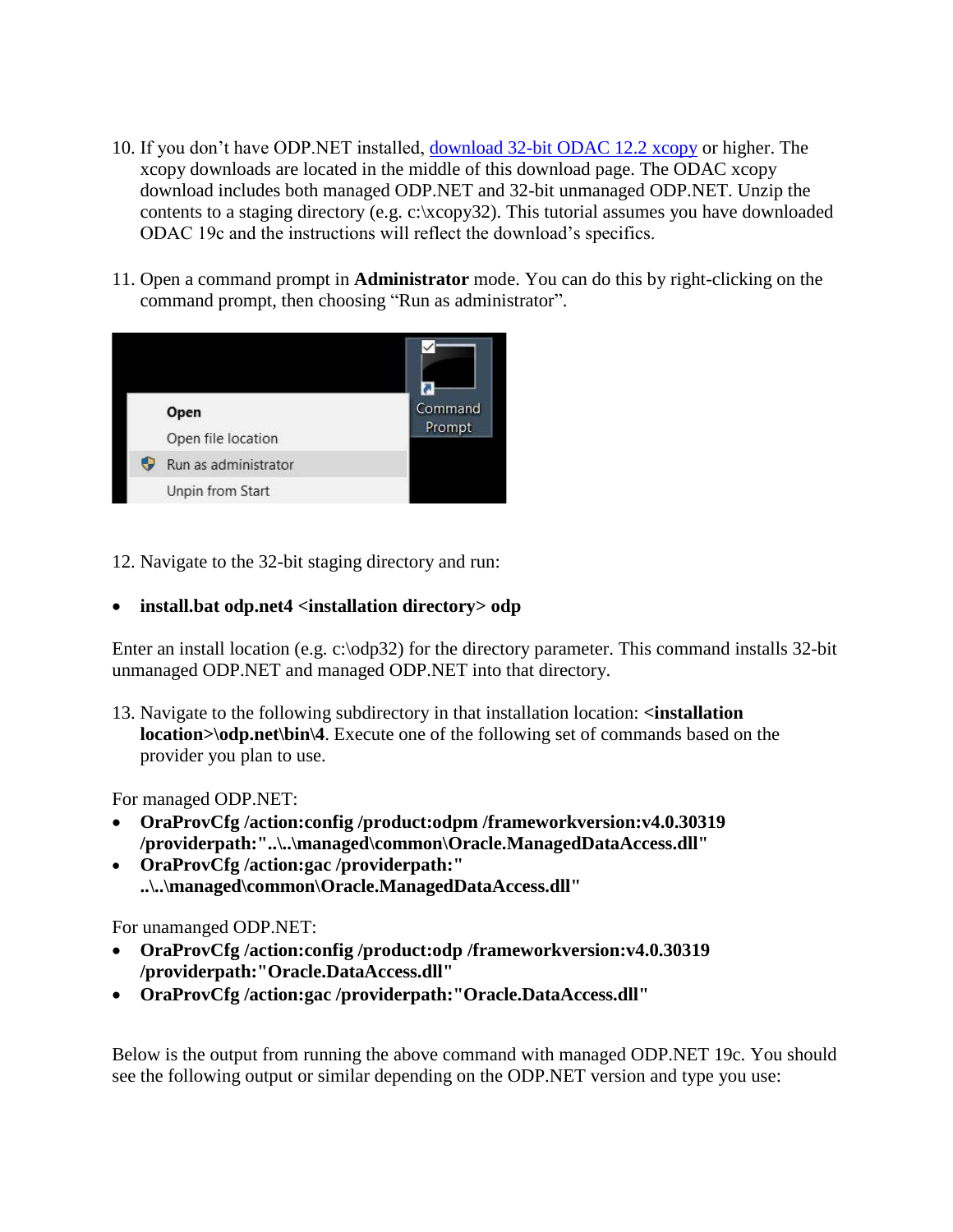```
INFO: The following section has been added.
<section name="oracle.manageddataaccess.client" 
type="OracleInternal.Common.ODPMSectionHandler, 
Oracle.ManagedDataAccess, Version=4.122.19.1, Culture=neutral, 
PublicKeyToken=89b483f429c47342" />
INFO: The following element added under DbProviderFactories.
<add name="ODP.NET, Managed Driver" 
invariant="Oracle.ManagedDataAccess.Client" description="Oracle Data 
Provider for .NET, Managed Driver" 
type="Oracle.ManagedDataAccess.Client.OracleClientFactory, 
Oracle.ManagedDataAccess, Version=4.122.19.1, Culture=neutral, 
PublicKeyToken=89b483f429c47342" />
```
#### The following output indicates successfully GACing managed or unmanaged ODP.NET:

```
INFO: ..\..\managed\common\oracle.manageddataaccess.dll is registered 
successfully in GAC.
INFO: oracle.dataaccess.dll is registered successfully in GAC.
```
- 14. Newer Visual Studio versions include SSDT as an optional install. Once installed, SSDT is integrated into Visual Studio. Open Visual Studio and create a new SSIS project.
- 15. Right click on Connection Managers area at the bottom of the project and click on New ADO.NET Connection…

| 4 Containers                       |                            |    |                                  |            |
|------------------------------------|----------------------------|----|----------------------------------|------------|
| For Loop Container                 |                            |    |                                  |            |
| Foreach Loop Container             |                            |    |                                  |            |
| 모<br>Sequence Container            |                            |    |                                  |            |
|                                    |                            |    | Work Offline                     |            |
| <sup>4</sup> Other Tasks           |                            |    | New OLE DB Connection            |            |
| ₹∂<br>Analysis Services Execu      |                            |    |                                  |            |
| <b>Back Up Database Task</b><br>Αī |                            |    | New Flat File Connection         |            |
| <b>AT</b> CDC Control Task         |                            |    | New ADO.NET Connection           |            |
| Check Database Integri             |                            |    | New Analysis Services Connection |            |
| Data Mining Query Task<br>還        |                            |    | New File Connection              |            |
| Execute SQL Server Ag<br>ńП,       |                            |    | New Connection                   |            |
| 'nЭ<br>Execute T-SQL Stateme       |                            | X  | Cut                              | $Ctrl+X$   |
| <b>History Cleanup Task</b>        |                            |    |                                  |            |
| Maintenance Cleanup T              |                            | Ò. | Copy                             | $Ctrl + C$ |
| o<br>Message Queue Task            |                            | ĥ  | Paste                            | $Ctrl + V$ |
| <b>Execute SQL Task</b><br>ø       |                            |    | Delete                           | Del        |
| Executes SOL statements or stored  |                            |    | Rename                           |            |
| procedures in a relational         | <b>Connection Managers</b> |    | Properties                       | Alt+Enter  |
| database. For example, truncate a  | stats2 high.admin          |    |                                  |            |
| table before starting a load, or   |                            |    |                                  |            |
| <b>Find Samples</b>                |                            |    |                                  |            |
|                                    |                            |    |                                  |            |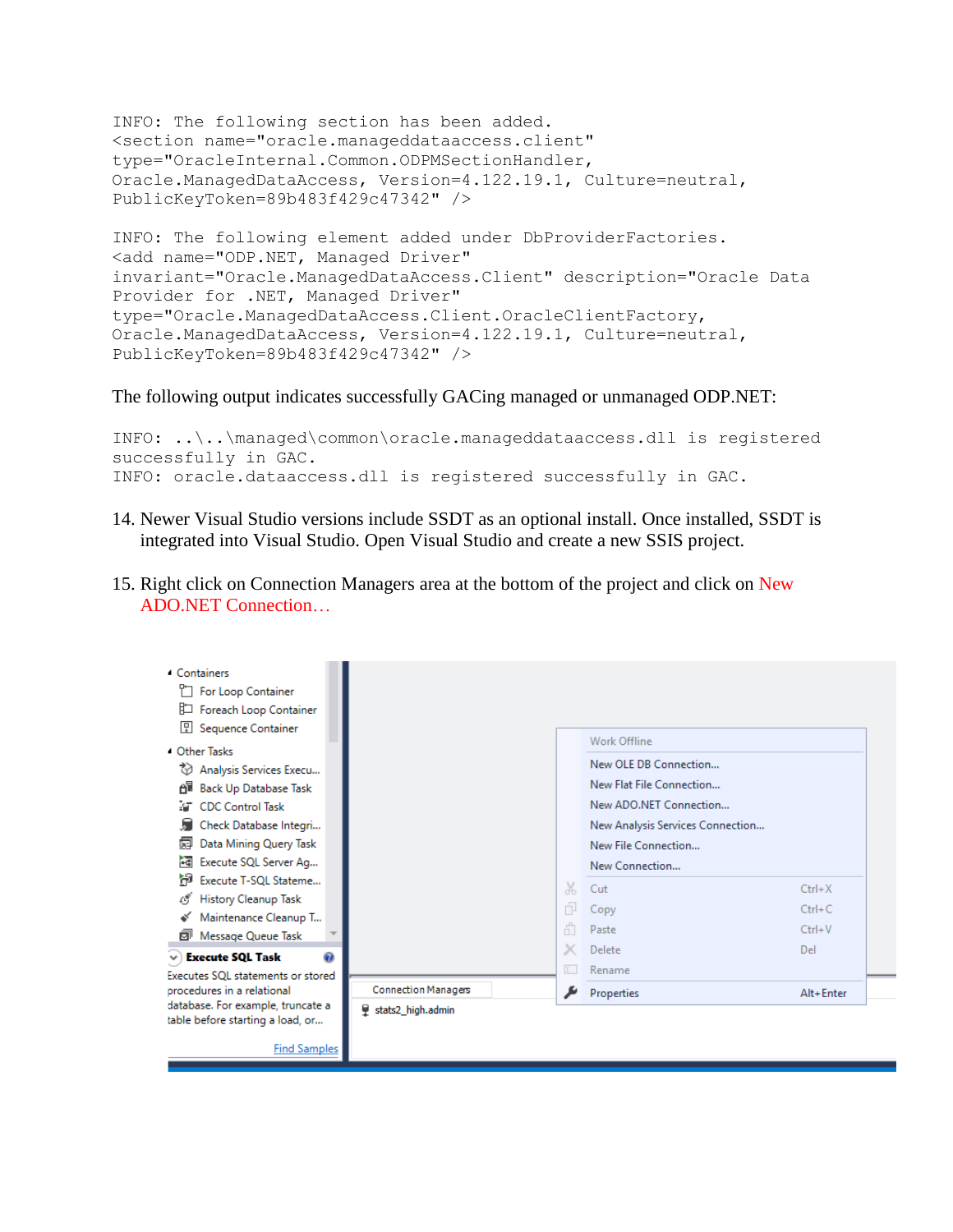- 16. In the Configure ADO.NET Connection Manager pop-up, click "New…" to create a new connection.
- 17. In the .NET Provider tree control, pick ["ODP.NET,](http://odp.net/) Managed Driver" or ["ODP.NET,](http://odp.net/) Unmanaged Driver". Only the ODP.NET providers you have specifically configured with the OraProvCfg utility will appear. Press OK.

| Connection Manager     |                                                                                                                                                               | × |
|------------------------|---------------------------------------------------------------------------------------------------------------------------------------------------------------|---|
| Provider:              | .Net Providers\SqlClient Data Provider                                                                                                                        |   |
| Connection<br>ΑII      | □ Net Providers<br>SqlClient Data Provider<br>OracleClient Data Provider<br>Odbc Data Provider<br><b>ODP.NET, Managed Driver</b><br>E Met Providers for OleDb |   |
|                        | OK<br>Cancel                                                                                                                                                  |   |
|                        | (.) Select or enter a database name:                                                                                                                          |   |
|                        |                                                                                                                                                               |   |
|                        | Attach a database file:                                                                                                                                       |   |
|                        | Browse                                                                                                                                                        |   |
|                        | Logical name:                                                                                                                                                 |   |
|                        |                                                                                                                                                               |   |
|                        |                                                                                                                                                               |   |
|                        |                                                                                                                                                               |   |
|                        |                                                                                                                                                               |   |
| <b>Test Connection</b> | OK<br>Cancel<br>Help                                                                                                                                          |   |

18. Enter in your ADB net service name in Data Source (e.g. stats2\_medium), user id (e.g. admin), and password information into the respective fields.

In some cases, managed ODP.NET user id is case-sensitive. If so, capitalize the user id characters (e.g. ADMIN) when entering in the credentials.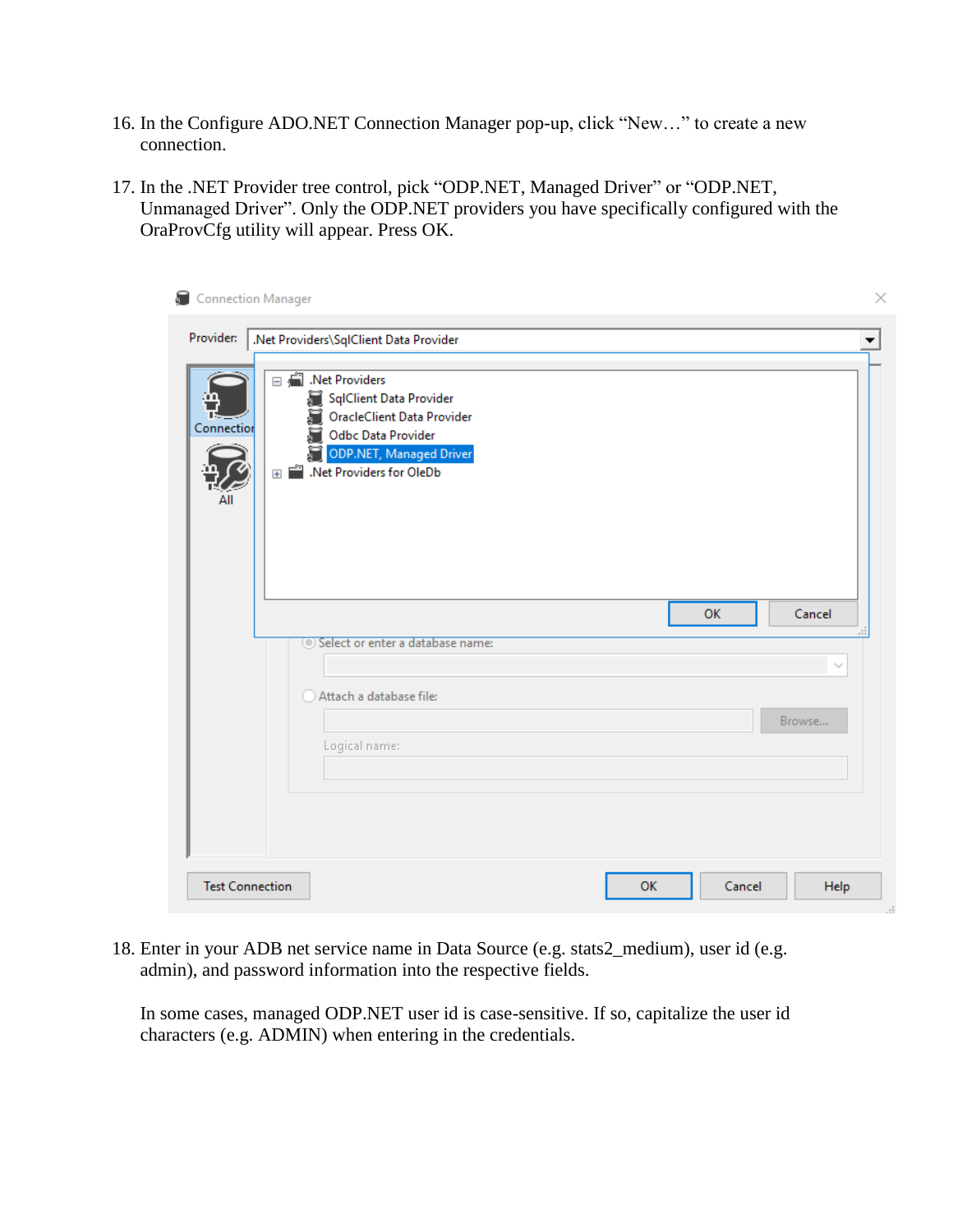| Connection Manager     |                                                                                                                                                                                                                                                                                                     | ×                                    |
|------------------------|-----------------------------------------------------------------------------------------------------------------------------------------------------------------------------------------------------------------------------------------------------------------------------------------------------|--------------------------------------|
| Provider:              | Net Providers\ODP.NET, Managed Driver                                                                                                                                                                                                                                                               |                                      |
| Connection             | $\frac{1}{2}$ $\frac{1}{2}$ $\frac{1}{2}$<br>$\Xi$<br>$\checkmark$<br><b>Misc</b><br><b>Connection Life Time</b><br><b>Connection Timeout</b><br><b>Context Connection</b><br>Data Source<br><b>DBA Privilege</b><br>Decrement pool size<br><b>Enlist</b><br><b>HAEvents</b><br>Increment pool size | 15<br>False<br>stats2_medium<br>true |
|                        | <b>Load Balancing</b><br>Max Pool Size<br>metadata pooling<br>Min Pool Size                                                                                                                                                                                                                         | False<br>100<br>True<br>1            |
|                        | Password                                                                                                                                                                                                                                                                                            |                                      |
|                        | Persist Security Info                                                                                                                                                                                                                                                                               | False                                |
|                        | Pooling<br>PromotableTransaction<br>Proxy Password                                                                                                                                                                                                                                                  | True                                 |
|                        | <b>Proxy User</b>                                                                                                                                                                                                                                                                                   | True                                 |
|                        | <b>Self Tuning</b><br><b>Statement Cache Purge</b>                                                                                                                                                                                                                                                  | False                                |
|                        | <b>Statement Cache Size</b>                                                                                                                                                                                                                                                                         | 0                                    |
|                        | User ID                                                                                                                                                                                                                                                                                             | admin                                |
|                        | <b>Validate Connection</b>                                                                                                                                                                                                                                                                          | False                                |
|                        |                                                                                                                                                                                                                                                                                                     |                                      |
|                        | Password                                                                                                                                                                                                                                                                                            |                                      |
| <b>Test Connection</b> |                                                                                                                                                                                                                                                                                                     | OK<br>Cancel<br>Help<br>ä.           |

19. Click Test Connection